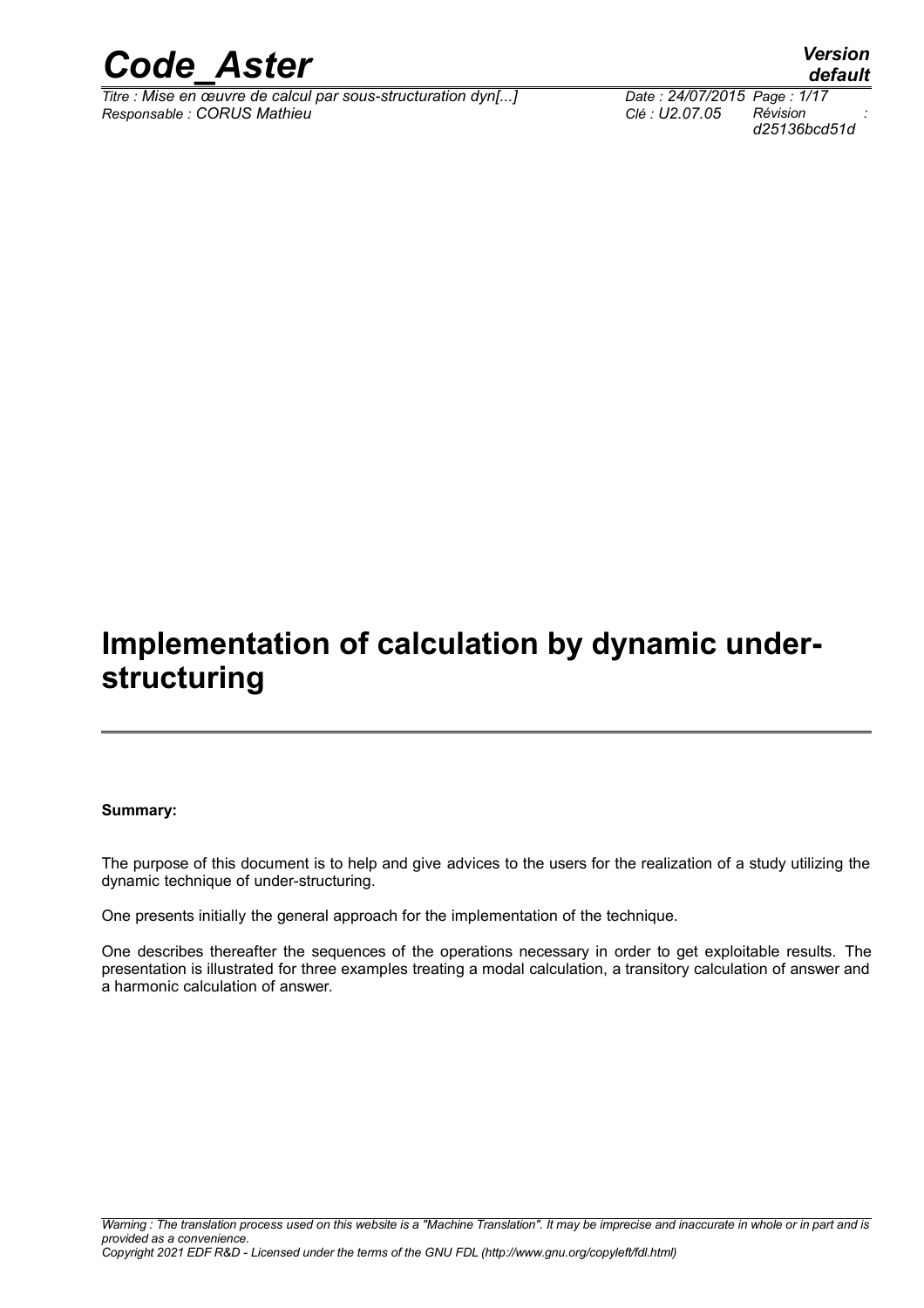*Titre : Mise en œuvre de calcul par sous-structuration dyn[...] Date : 24/07/2015 Page : 2/17 Responsable : CORUS Mathieu Clé : U2.07.05 Révision :*

### **Contents**

*provided as a convenience.*

*Copyright 2021 EDF R&D - Licensed under the terms of the GNU FDL (http://www.gnu.org/copyleft/fdl.html)*

*d25136bcd51d*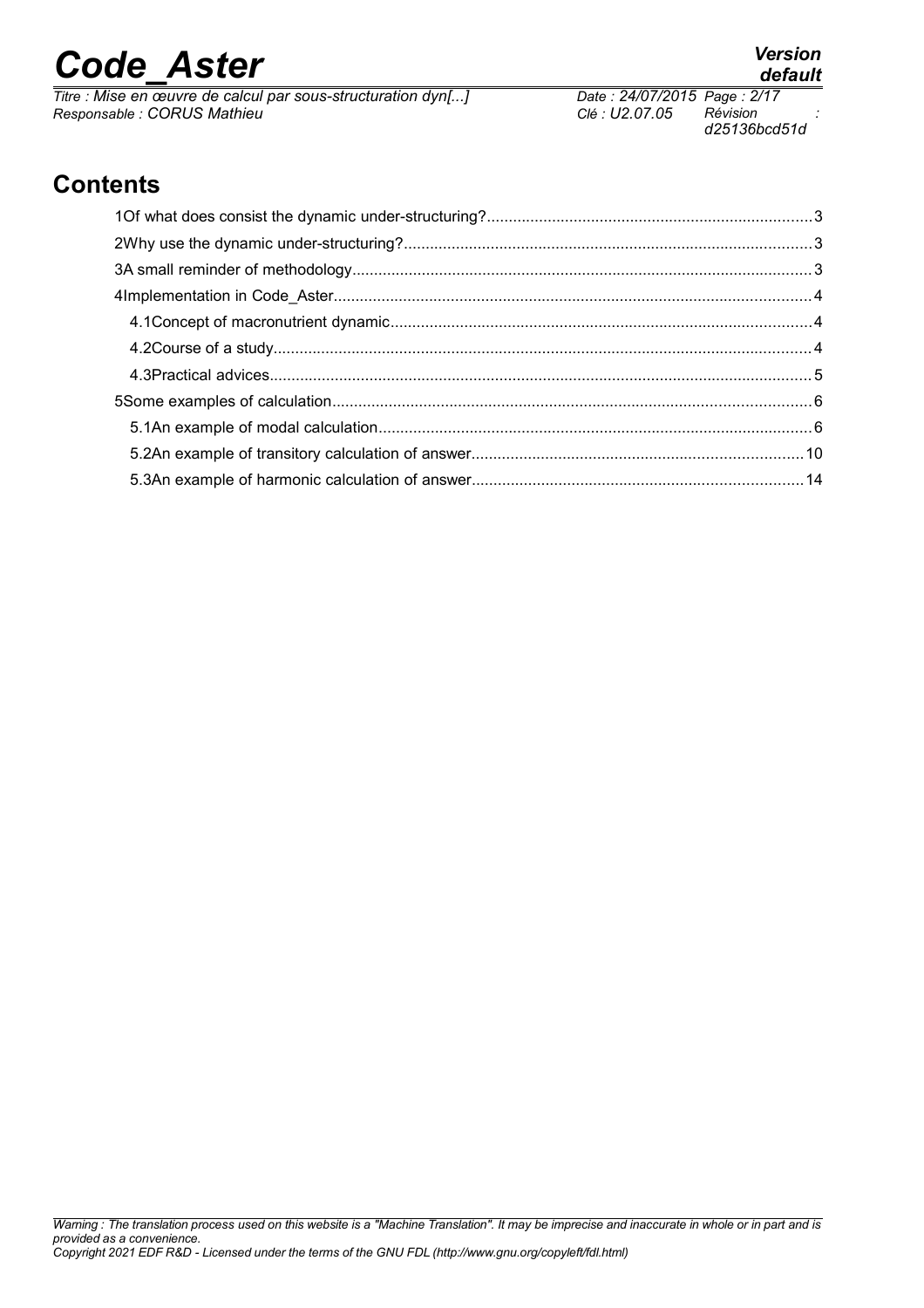*Titre : Mise en œuvre de calcul par sous-structuration dyn[...] Date : 24/07/2015 Page : 3/17 Responsable : CORUS Mathieu Clé : U2.07.05 Révision :*

*d25136bcd51d*

#### **1 Of what does consist the dynamic under-structuring?**

The dynamic under-structuring consists with partitionner the structure of several substructures in order to reduce the size of the digital model and to be able to study each substructure independently. The overall model is obtained thereafter by assembling the models of the various substructures. Each substructure is projected on a judiciously selected basis of vectors. This projection makes it possible to reduce the size of the model of each substructure and consequently the size of the model of the assembled structure.

#### **2 Why use the dynamic under-structuring?**

The increasing complexity of the mechanical structures makes difficult the estimate of its behavior dynamic under imposed request. The digital modeling of the complete structure would require an important investment as well on the level memory capacity as cost calculation.

Besides the reduction of the size of the model, the dynamic technique of under-structuring makes much more modular the modeling of the structure total.

#### **3 A small reminder of methodology**

Here only the principles fundamental of the technique are pointed out. For more detail, the reader is invited to consult the reference document [R4.06.02].

The fact of projecting the substructure on a reduced basis, involves necessarily an approximation on the got results. The role of the modelisator is to choose a rather rich base in order to be able to seize the dynamic behavior of the substructure. The quality of the results depends on the choice of this base of projection. The techniques most used for the choice of this base are the technique of Craig Bampton and the technique of Mac Neal. To these two techniques the use of modes of interface is added who is an alternative of these two techniques where one carries out a condensation of the degrees of freedom of connection.

- The technique of Craig-Bampton consists in choosing as bases projection, modes normal and constrained modes. The normal modes are clean modes of the substructure where one blocks all the nodes of the interfaces with the adjacent substructures. A constrained mode is defined by the static deformation obtained by imposing a displacement unit on a degree of freedom of connection, the other degrees of freedom of connection being blocked. The base of projection contains normal modes and all the all constrained modes associated with all the degrees of freedom of connection.
- The technique of Mac Neal consists in choosing as bases projection, modes normal and modes of fastener. In this case, the normal modes are clean modes of the substructure with free interface. A mode of fastener is defined by the static deformation obtained by imposing a unit force on a degree of freedom of connection, the other degrees of freedom of connection being free. The base of projection contains normal modes and all the modes of fastener associated with all the degrees of freedom with connection.
- Use of modes of interface: One can note that the dimension of the base of projection can become very large if the number of degree of freedom of connection is important. One then defines the concept of mode of interface which consists to carry out a condensation of the behavior of the structure on the degrees of freedom of interface and to solve the problem with the eigenvalues associated. That makes it possible to express the behavior of the reduced structure to the interface. One limits oneself to preserve like basic vectors the first modes calculated in complement of the normal modes. Indeed, SI one remains within the framework of the dynamic low frequency, the whole of the constrained modes (or fastener) is not necessary to represent the dynamics of the problem. Nevertheless, it is recommended to control a posteriori the relevance of the base chosen by checking for example the continuity of displacements to the interfaces.

One can list hereafter the various stages of the approach:

For each substructure: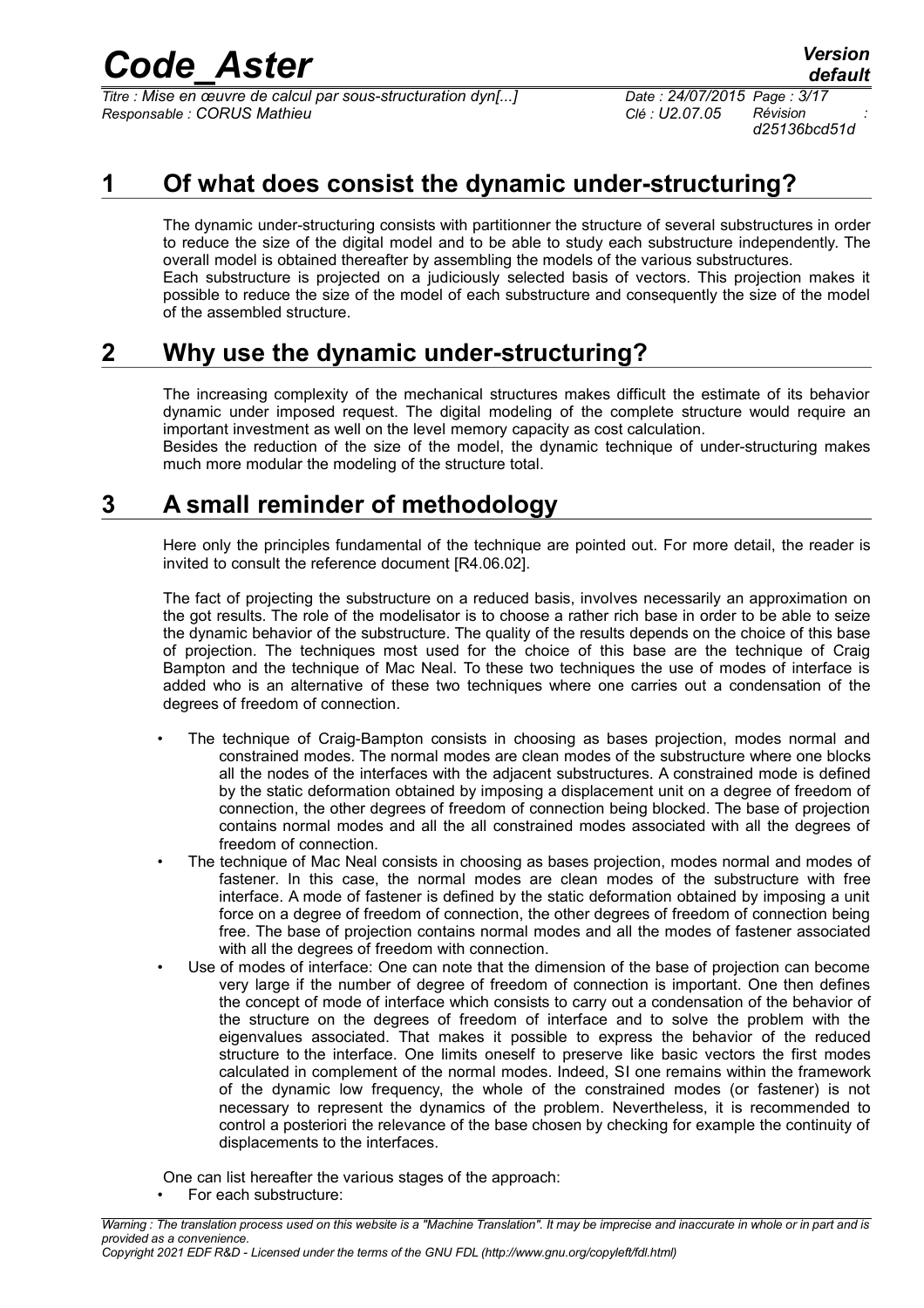*Titre : Mise en œuvre de calcul par sous-structuration dyn[...] Date : 24/07/2015 Page : 4/17 Responsable : CORUS Mathieu Clé : U2.07.05 Révision :*

*d25136bcd51d*

- Calculation of the base of projection: normal modes and modes of connection or modes of interface
- Calculation of the generalized matrices of the substructure: projection of the matrices of mass and rigidity of the substructure on the reduced basis
- Assembly of the substructures by the formulation of the continuity of displacement to the interfaces and the nullity of the work of the bonding strengths. One thus obtains a generalized model of the assembled structure
- Calculation of the answer in generalized coordinates
- Restitution of the results on physical basis
- control of the got results
- postprocessing (calculation of constraint, calculation of energy,…)

#### **4 Implementation in Code\_Aster**

#### **4.1 Concept of macronutrient dynamic**

A dynamic macronutrient is a scale model (generalized) of a substructure. It understands:

- the projection of the model (matrices of mass and rigidity) of the substructure on the reduced basis,
- information on the interfaces where will be connected the adjacent substructures and the matrices of connection associated with these interfaces.

Normally, one builds as much dynamic macronutrient than of substructure. If one is in the presence of substructures which differ only by their position in space, only one macronutrient is sufficient. One applies thereafter, a rotation and/or translation of the macronutrient during the assembly.

#### **4.2 Course of a study**

- For each substructure: creation of the dynamic macronutrient
	- Calculation and assembly of the matrices of mass, rigidity and the loading of the substructure: (CALC MATR ELEM, ASSE MATRICE, CALC VECT ELEM. substructure: (CALC\_MATR\_ELEM, ASSE\_MATRICE, CALC\_VECT\_ELEM, ASSE\_VECTEUR)
	- Calculation of the basic vectors of projection: normal modes, static modes, modes of interface (CALC\_MODES, MODE\_STATIQUE, DEFI\_BASE\_MODALE)
	- Definition of the interfaces (DEFI\_INTERF\_DYNA)
	- Projection of the matrices of the substructure on the basic vectors (MACR\_ELEM\_DYNA)

The sequence of these operations can be carried out with only one call to the operator CREA ELEM SSD. Cand operator allows to create a dynamic macronutrient by informing only information about the model and the interfaces. He calculates the basic vectors of projection (normal modes and modes of connection), defines the interfaces and projects the matrices of rigidity and mass on the calculated basis. He connects the following operators: CALC\_MATR\_ELEM, ASSE\_MATRICE, CALC\_MODES, MODE\_STATIQUE, DEFI\_INTERF\_DYNA, DEFI\_BASE\_MODALE, MACR\_ELEM\_DYNA.

- Assembly of the various substructures
	- Definition of the generalized model of the assembled structure: connection between substructures and classification of the degrees of freedom of the system (DEFI\_MODELE\_GENE, NUME\_DDL\_GENE)
	- Assembly of the generalized matrices of the substructures (ASSE MATR GENE, ASSE VECT GENE)

These operations of assembly of dynamic macronutrients can be realized by using the operator ASSE\_ELEM\_SSD. It defines the generalized model and assembles the generalized matrices of the various substructures. It connects the following operators: DEFI\_MODELE\_GENE, NUME\_DDL\_GENE, ASSE\_MATR\_GENE.

Calculation of answer on the generalized model (CALC\_MODES, DYNA\_VIBRA)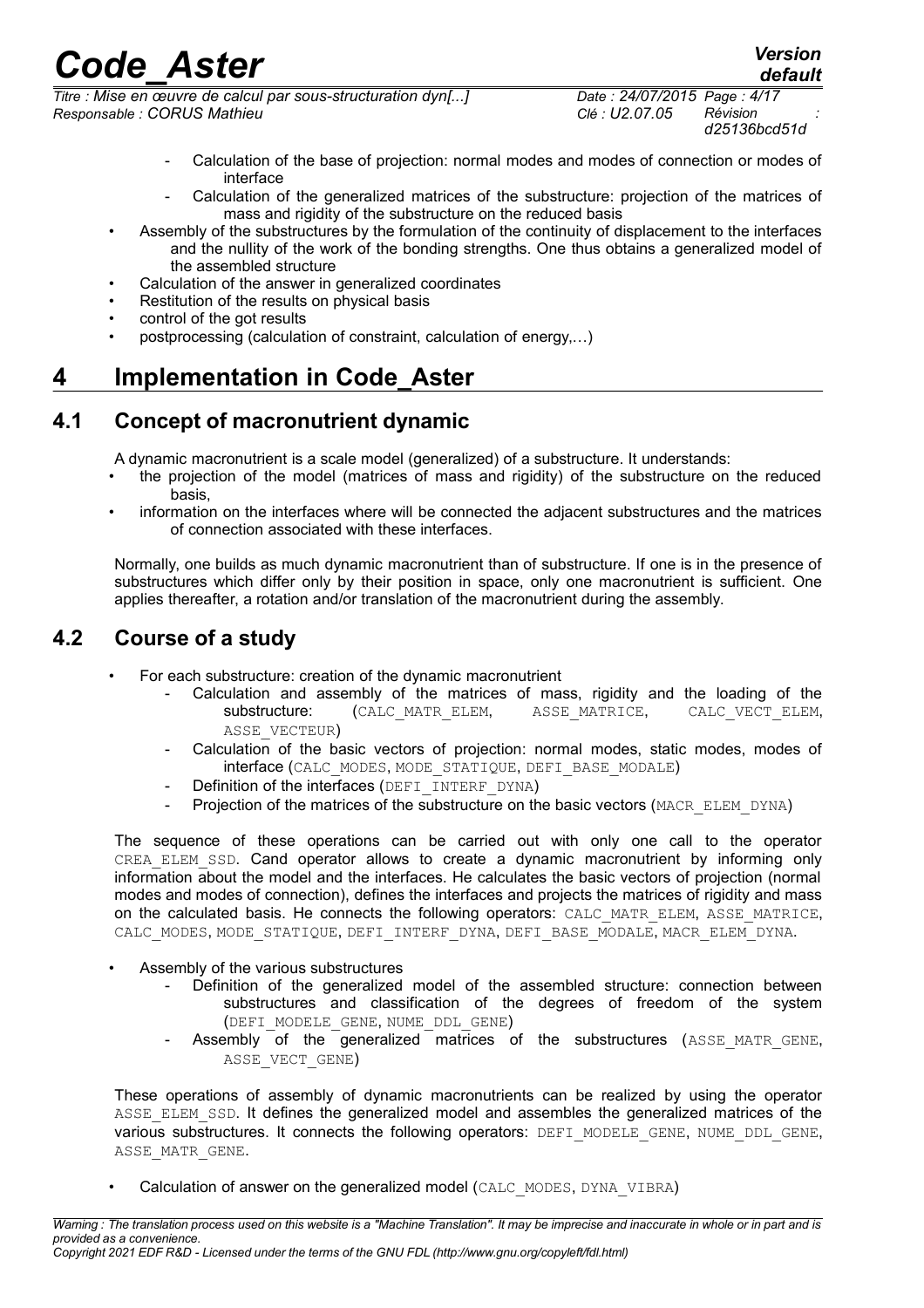*Titre : Mise en œuvre de calcul par sous-structuration dyn[...] Date : 24/07/2015 Page : 5/17 Responsable : CORUS Mathieu Clé : U2.07.05 Révision :*

*d25136bcd51d*

*default*

- Restitution of the results in physical coordinates of the substructure or on a grid skeleton (REST\_SOUS\_STRUCT)
- Back testing of the results by checking the continuity of the field of displacement to the interfaces (POST\_RELEVE\_T, TEST\_TWHITEBAIT) and the nullity of the work of the bonding strengths (CALC\_CORR\_SSD)

#### **4.3 Practical advices**

- For the standard cases: to use the operator CREA\_ELEM\_SSD for the creation of the dynamic macronutrient and the operator ASSE\_ELEM\_SSD for the assembly of the macronutrients. That facilitates to a significant degree the writing of the command file.
- For the nonstandard cases (bases particular projection), it is times, necessary to be allocated to
	- the elementary operators. Current limitations of CREA\_ELEM\_SSD and ASSE\_ELEM\_SSD are:
		- conservative structure (without damping)
		- base projection: normal modes + modes of connection (Craig-Bampton, Mac Neal, N first modes of interface)
			- All the components of the degrees of freedom of the nodes interfaces are considered for the calculation of the modes of connection (the keyword MASK who allows to select the active components of the nodes interfaces is not active for CREA\_ELEM\_SSD)
		- The normal modes are calculated by using the operator CALC\_MODES, the options on the dimension of the subspace of search for modes are those taken by default by this operator.
- If one is in the presence of a specific interface or with low number of ddl, the use of the classical methods (Craig-Bampton or Mac Neal) is recommended.
- The modes of interface are adapted for the interfaces distributed (nonspecific). The quality of the results depends amongst modes on interface taken into account in the base on projection. A back testing of the results is always indicated. This control can be done by checking the continuity of the field of displacement to the interfaces and/or the nullity of the work of the bonding strengths. It is necessary to increase the number of modes of interface if one observes an separation on the level of the interfaces or if the work of the bonding strengths is not negligible.
- To choose well the normal modes which are used as basic vectors of projection. The subspace generated by these basic vectors must at least contain the deformation of the substructure after assembly. One cannot, for example, to observe the torsion of the substructure if one does not put a deformation of torsion among the basic vectors.
- For an interface of the type Mac Neal, it should be made sure that the substructure is maintained some share in order to avoid the rigid movement of body.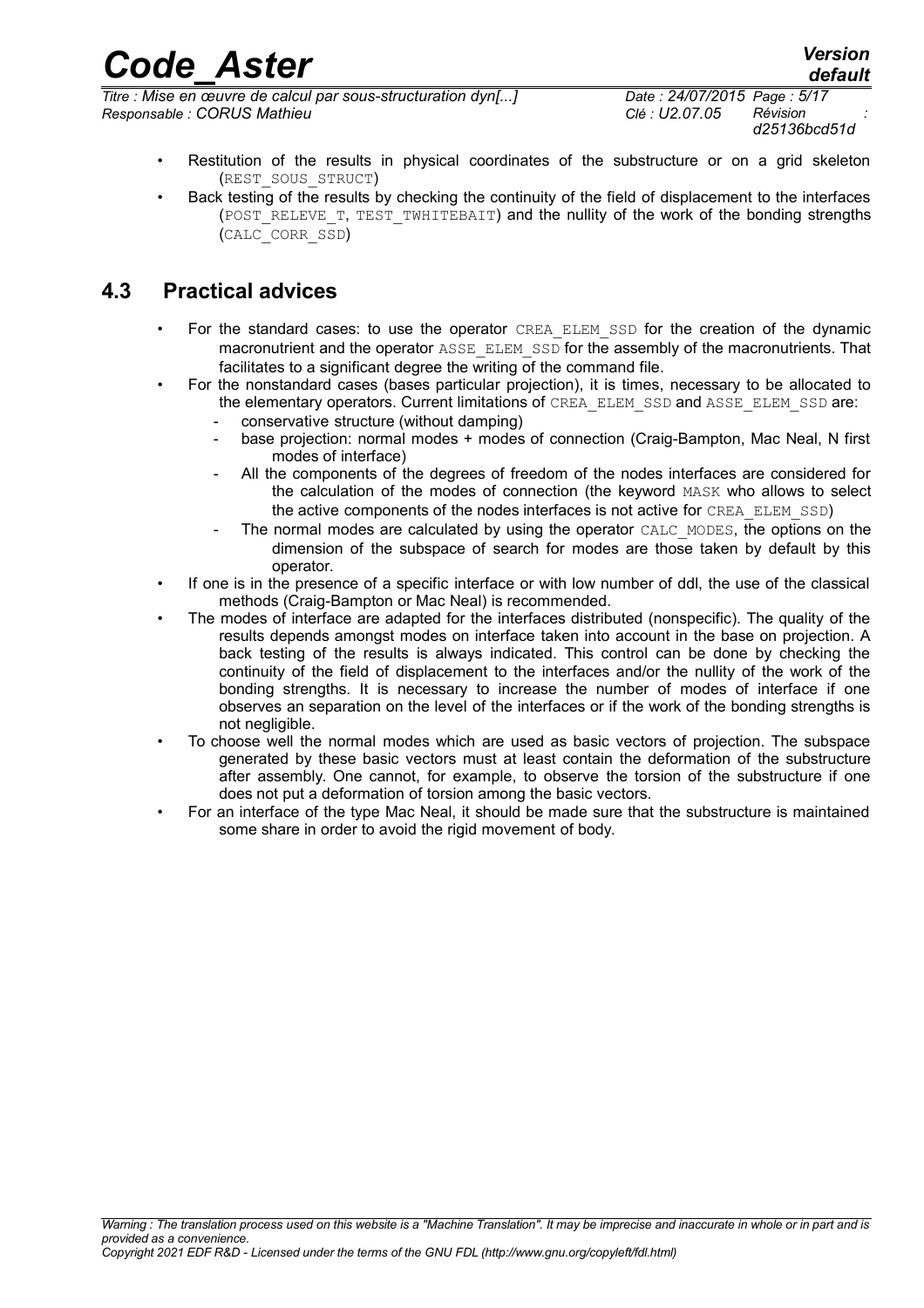*Titre : Mise en œuvre de calcul par sous-structuration dyn[...] Date : 24/07/2015 Page : 6/17 Responsable : CORUS Mathieu Clé : U2.07.05 Révision :*

#### **5 Some examples of calculation**

One presents three cases to illustrate the implementation of the technique.

The first case corresponds to a standard modal calculation with use of the operators CREA\_ELEM\_SSD and ASSE\_ELEM\_SSD.

The second case corresponds to a calculation of transitory answer. A double projection is carried out. The first projection is carried out during the creation of the dynamic macronutrient and the second projection is carried out on the generalized model of the assembled structure for calculation of answer. The third case corresponds to a calculation of harmonic answer on a dissipative structure. One describes the sequence of the elementary operators necessary for the creation of the dynamic macronutrients and the assembly of the generalized matrices of the substructures.

#### **5.1 An example of modal calculation**

It is modeling E of the case test SDLS106 [V2.03.106].

In this case test, one wishes to calculate the clean modes of a structure made up of two substructures defined in two different reference marks. The association of these two substructures is judicious to obtain a plate in condition pressed on its edges.

One can schematize it as follows:



The assembled structure is a rectangular plate resting against these edges.



*Warning : The translation process used on this website is a "Machine Translation". It may be imprecise and inaccurate in whole or in part and is provided as a convenience.*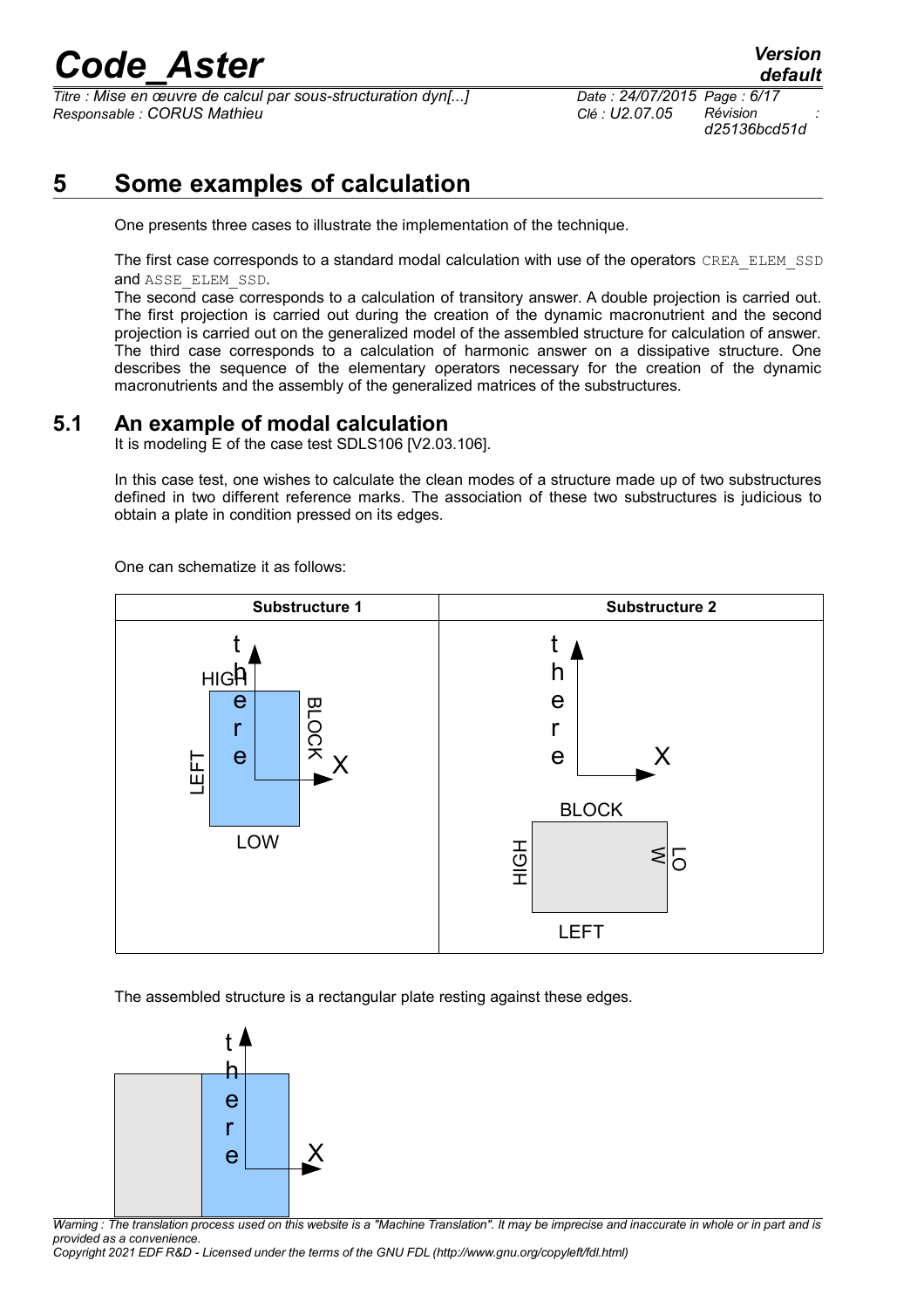*Titre : Mise en œuvre de calcul par sous-structuration dyn[...] Date : 24/07/2015 Page : 7/17 Responsable : CORUS Mathieu Clé : U2.07.05 Révision :*

*d25136bcd51d*

To lead to this assembled structure, one carries out a rotation and a translation of substructure 2. Indeed, the two substructures must be expressed in the same reference mark.



Rotation -90 degrees around  $DZ + T$ ranslation according to  $DY$ 

One will present the stages for the creation of the dynamic macronutrient of substructure 1, the dynamic macronutrient of substructure 2 east creates in a similar way.

Definition of the boundary conditions of substructure 1:

One wishes to use a base of the type Craig-Bampton, it is thus necessary to embed the degrees of freedom of the interface which are associated here with the group of nodes LEFT. The other conditions correspond to the boundary conditions of the substructure.

```
CHARGE_1=AFFE_CHAR_MECA ( MODELE=MODELE1, DDL_IMPO= (
               F (GROUP NO = 'BLOCKS', DX = 0.0, DY = 0.0, DZ = 0.0),
                _F (GROUP_NO = 'LEFT', DX = 0.0, DY = 0.0, DZ = 0.0,
                                          DRX = 0.0, DRY MARTINI = 0.0, DRZ =
0.0),
                F (GROUP NO = 'LOW', DX = 0.0, DY = 0.0, DZ = 0.0),
               \bar{F} (group no = 'high', dx = 0.0, dy = 0.0, dz = 0.0)))
```
• Creation of the dynamic macronutrient :

The operator is used CREA\_ELEM\_SSD for the creation of the dynamic macronutrient,

There is an interface distributed here, one wishes to use **modes of interface** like modes of connection. Under the keyword factor BASE\_MODALE, a base of the type is chosen RITZ and one seizes the number of modes of interface to be used.

The keyword factor CALC\_FREQ inform about the numbers of normal modes to use.

```
MACEL1 = CREA ELEM SSD (
                MODEL = MODELE1,LOAD = CHARGE 1,CHAM MATER = CHAMAT1,
                CARA ELEM = PARAM1,
                INTERFACE = F (NAME = 'LEFT',
                                TYPE = 'CRAIGB',
                                GROUP NO = 'LEFT'),
                BASE MODALE = F ( TYPE = 'RITZ',
                                  NMAX_MODE_INTF = 20,),
                CALC FREQ = F (NMAX FREQ = 6,),
 )
```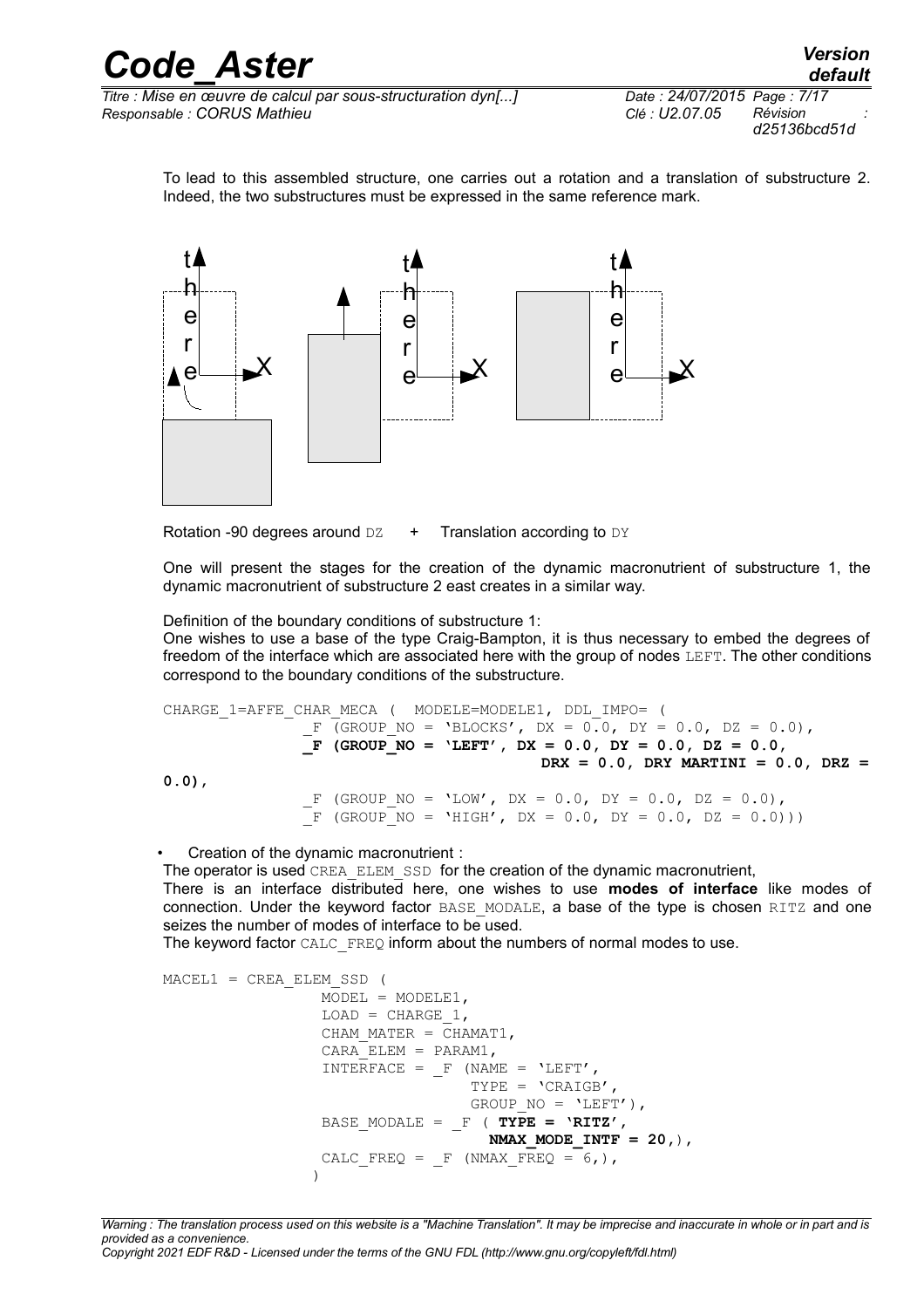*Titre : Mise en œuvre de calcul par sous-structuration dyn[...] Date : 24/07/2015 Page : 8/17 Responsable : CORUS Mathieu Clé : U2.07.05 Révision :*

*d25136bcd51d*

One creates same manner the dynamic macronutrient of substructure 2.

- Assembly of the various substructures:
- One carries out the assembly of the substructures by using the operator ASSE\_ELEM\_SSD

The keyword factor RESU ASSE SSD allows to name the concepts results (model, classification of the generalized ddl, matrices generalized).

The keyword factor SOUS-STRUCT allows to name the various substructures. It is in this keyword factor that one affects the possible rotation and the translation of the macronutrient (one carries out initially rotation ANGL\_NAUT and then translation TRANS).

The keyword CONNECTION allows to define the interfaces between substructures. If one uses modes of interfaces as modes of connection, it is necessary to specify REDUCED under the keyword OPTION.

The group of meshs GROUP MA\_MAIT  $*$  pilot the field of displacement to the interface. If the interfaces are not compatible  $\overline{I}$  (the nodes are not in opposite), it is advised to choose like main mesh, the finest mesh. If not, by defaults, the meshs of substructure 1 are defined like mistresses.

The choice ELIMINATE under the keyword METHOD mean that one numbers the degrees of freedom generalized by taking of account the equations of connection by the method of elimination of the constraints.

ASSE\_ELEM\_SSD (

RESUASSE SSD =  $F$  (  $MODEL = CO (YMODEGE')$ , NUME DDL GENE =  $CO$  ('NUMEGE'), RIGI GENE = CO ('RIGGEN'),  $MASS$  GENE = CO ('MASGEN'),  $\left( \begin{array}{c} 0 \\ 0 \end{array} \right)$ , SOUS\_STRUC = (  $F$  (NAME = 'CARRE1', MACR ELEM DYNA = MACEL1, ),  $F$  (NAME = 'CARRE2', MACR ELEM DYNA = MACEL2, **ANGL\_NAUT = (- 90. , 0. , 0.),),** TRANS =  $(0, 0.5, 0.)$ ,  $\left( \begin{array}{c} 1 \end{array} \right)$ , CONNECTION = (  $F$  (SOUS STRUC 1 = 'CARRE1', INTERFACE  $1 =$  'LEFT', GROUP MA MAIT  $1 = 'CALCULATION'$ ,  $\overline{OPTION} = \overline{VREDUCED}$ , SOUS STRUC  $2 = 'CARRE2',$ INTERFACE  $2 = 'BLOCKS',$ ),  $\,$ ),  $\,$ VERIF =  $_F$  (STOP ERREUR = 'YES', PRECISION =  $1.E-6$ , CRITERION = 'RELATIVE'), METHOD = 'ELIMINATES',  $\,$  ),  $\,$ 

Calculation of the clean modes of the assembled structure: One carries out modal calculation on the assembled generalized matrices. The modal deformations obtained are expressed in generalized coordinates.

```
RESGEN=CALC_MODES(MATR_RIGI=RIGGEN,
                   MATR_MASS=MASGEN,
                   OPTION = 'PLUS PETITE',
                   CALC FREQ= F (NMAX FREQ=10,),
                   SOLVEUR MODAL= F (METHODE=' SORENSEN',),
                   VERI MODE= F (PREC SHIFT=5.0E-3,
                                 STOP_ERREUR=' NON',
```
*Warning : The translation process used on this website is a "Machine Translation". It may be imprecise and inaccurate in whole or in part and is provided as a convenience. Copyright 2021 EDF R&D - Licensed under the terms of the GNU FDL (http://www.gnu.org/copyleft/fdl.html)*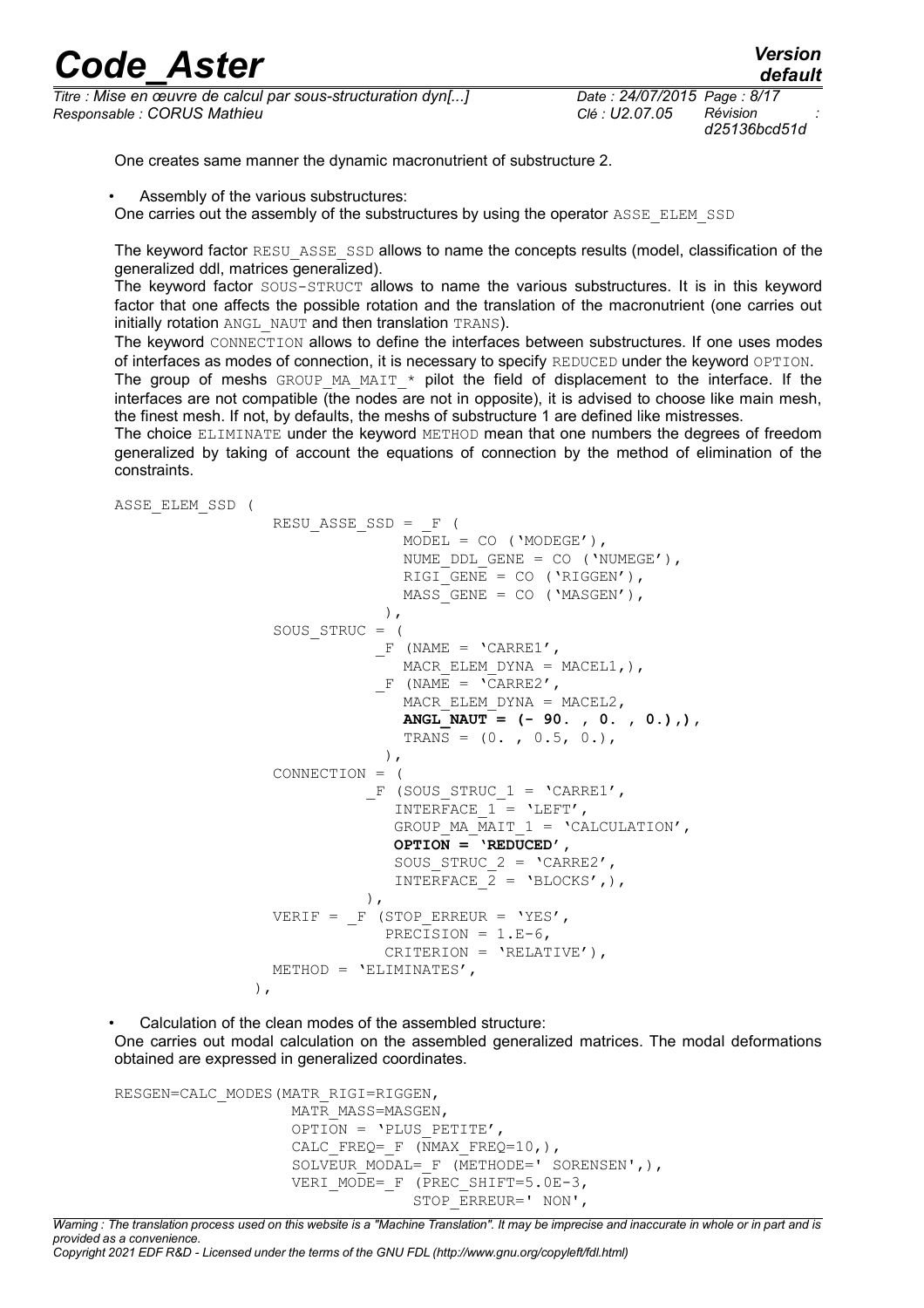*Titre : Mise en œuvre de calcul par sous-structuration dyn[...] Date : 24/07/2015 Page : 9/17 Responsable : CORUS Mathieu Clé : U2.07.05 Révision :*

*d25136bcd51d*

 STURM=' NON', SEUIL=9.9999999999999995E-01), STOP\_BANDE\_VIDE=' NON',

Restitution on physical basis: For the analysis of the results, it necessary to restore them on the physical basis.

MODCOT1=REST\_SOUS\_STRUC (RESU\_GENE=RESGEN, TOUT ORDRE=' OUI', SOUS\_STRUC=' CARRE1',); MODCOT2=REST\_SOUS\_STRUC (RESU\_GENE=RESGEN, TOUT\_ORDRE=' OUI', SOUS STRUC=' CARRE2',);

• Quality control of the results:

)

The quality of the got results can be controlled by checking the continuity of displacements to the interface. That makes it possible to validate the selected number of modes of interface. In this case test, one compares the displacement of the node  $N9$  substructure 1 with that of the node N70 substructure 2. These two nodes are in opposite.

```
T1_DZ=POST_RELEVE_T (ACTION=_F (INTITULE=' CARRE1',
                       NOEUD=('N9'),
                        RESULTAT=MODCOT1, 
                        NOM_CHAM=' DEPL', 
                        TOUT_ORDRE=' OUI', 
                       NOM CMP=' DZ',
                        OPERATION=' EXTRACTION', 
                       ), );
T2_DZ=POST_RELEVE_T (ACTION=_F (INTITULE=' CARRE2',
                        NOEUD= ('N70'), 
                        RESULTAT=MODCOT2, 
                        NOM_CHAM=' DEPL', 
                        TOUT_ORDRE=' OUI', 
                        NOM_CMP=' DZ', 
                        OPERATION=' EXTRACTION', 
                        ),); 
F_DZ=FORMULE (NOM_PARA= ('DZ_C1', 'DZ_C2',),
                 VALE=' ABS (DZ C1 - DZ C2) ')
TC_DZ=CALC_TABLE (TABLE=T1_DZ,
               ACTION= (F \cap (OPERATION= V \cap RENDMME'),
                          NOM PARA= ('DZ', 'DZ C1'), _F (OPERATION=' COMB', 
                           TABLE=T2_DZ, 
                          NOM PARA= ('NUMÉRIQUE ORDRE',),),
                        F (OPERATION=' RENOMME',
                         NOM PARA= ('DZ', 'DZ C2')),
                         _F (OPERATION=' OPER', 
                           NOM_PARA=' ECART', 
                           FORMULE=F DZ),
), \overline{\phantom{a}} TITRE=' Comparison DZ ssd 1/ssd 2 ') 
TEST_TABLE ( 
     TABLE = TC DZ,
```
*Warning : The translation process used on this website is a "Machine Translation". It may be imprecise and inaccurate in whole or in part and is provided as a convenience.*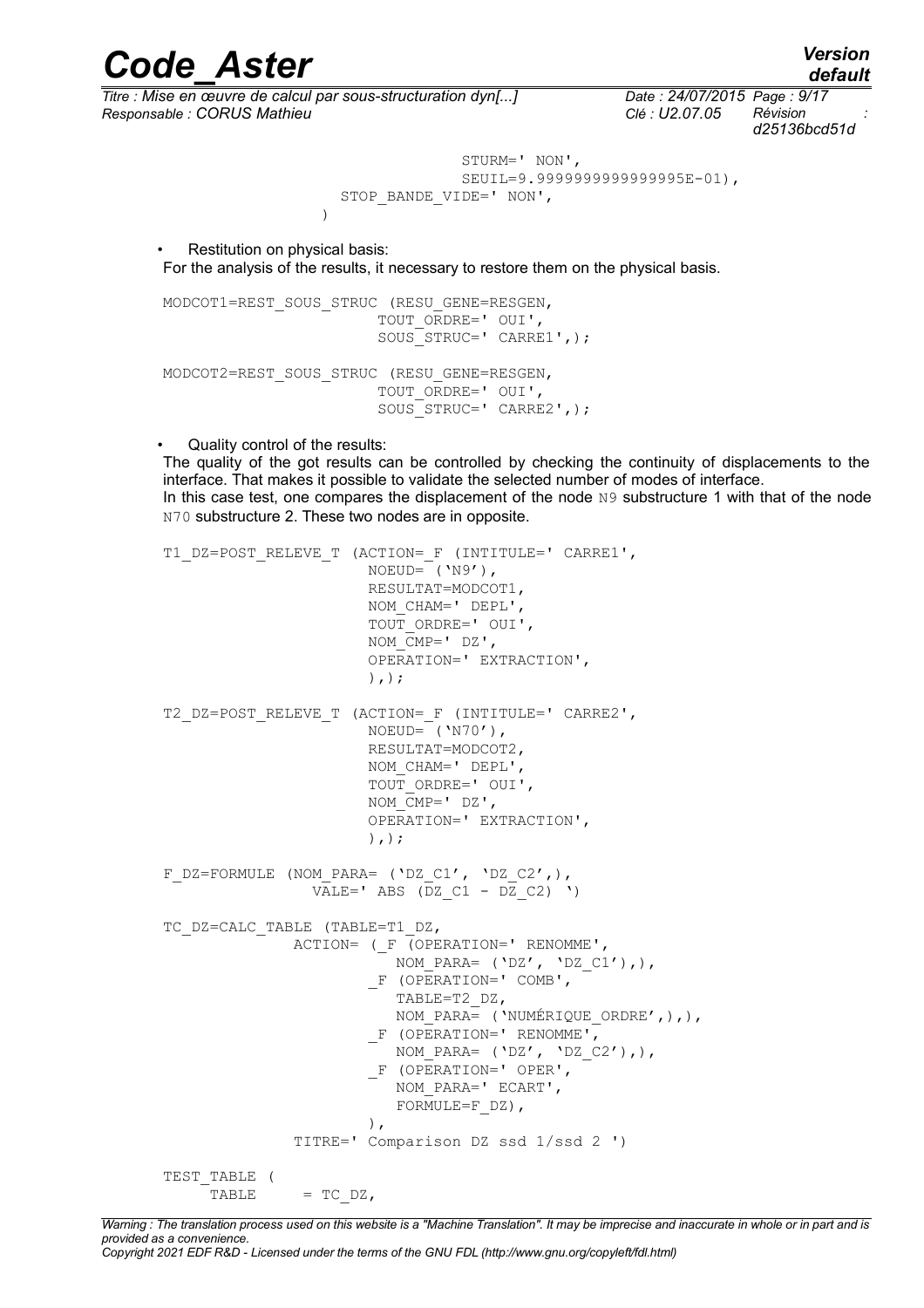*Titre : Mise en œuvre de calcul par sous-structuration dyn[...] Date : 24/07/2015 Page : 10/17 Responsable : CORUS Mathieu Clé : U2.07.05 Révision :*

*default d25136bcd51d*

 NOM\_PARA = 'VARIATION', TYPE TEST =  $'SOMM'$ ,  $VALE$  = 0., CRITERION = 'ABSOLUTE', PRECISION =  $3.E-3$ , REFERENCE = 'ANALYTICAL',)

One calculates here the sum of the absolute values of the variations. The keyword PRECISION allows to define the tolerated maximum variation.

One can also check the nullity of the work of the bonding strengths by using the operator CALC CORR SSD. This calculation is rather consuming time CPU.

CALC\_ENR=CALC\_CORR\_SSD (MODELE\_GENE=MODEGE, RESU\_GENE=RESGEN, SHIFT= $1.$ UNITE=6)

A summary of the got results is deposited, by default, in the file of the messages. One can enrich the base if it is noted that the work of the bonding strengths is not negligible. One can take as a starting point the modeling has case test SDLS122 [V2.03.122] for the implementation of this enrichment of the base of projection.

#### **5.2 An example of transitory calculation of answer**

It is modeling E of the case test SDLD102 [V2.01.102].

The substructures are made up of discrete elements. The first substructure is requested by a specific force.

One uses the same model and the same grid for the definition of the two substructures.



The complete structure is obtained by assembling the two substructures.



*Warning : The translation process used on this website is a "Machine Translation". It may be imprecise and inaccurate in whole or in part and is provided as a convenience.*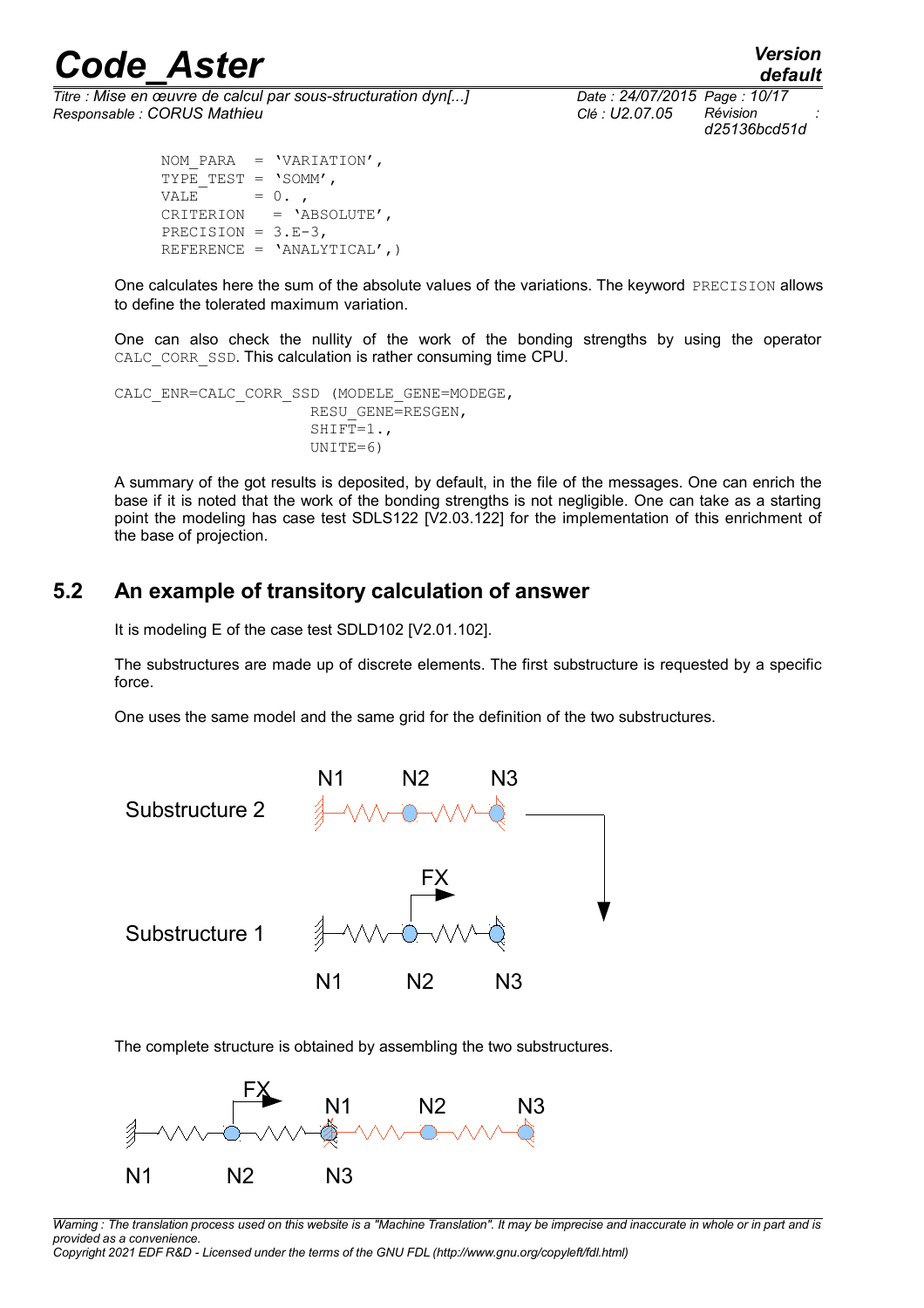*Titre : Mise en œuvre de calcul par sous-structuration dyn[...] Date : 24/07/2015 Page : 11/17 Responsable : CORUS Mathieu Clé : U2.07.05 Révision :*

*d25136bcd51d*

Definition of the boundary conditions of the substructure:

One wants to use a base of the type **Classical Craig-Bampton**, the node with the interface must be blocked (node *N3* for substructure 1 and node *N1* for under structure 2).

```
CHARGE_L=AFFE_CHAR_MECA (MODELE=MODELE,
                          DDL_IMPO= (
                                   F (NOEUD=' N2',
                                      DY=0.DZ=0.DRX=0.DRY=0.DRZ=0., ),
                                    _F (NOEUD=' N1',
                                      DX=0.,),
                                    _F (NOEUD=' N3',
                                       DX=0.,),),);
```
• Creation of the dynamic macronutrients:

The loading is applied **FX** on this substructure 1, it is then necessary to seize a classification for the degrees of freedom of the substructure. This classification will be used later on at the time of the definition of the loading on the assembled model.

```
MACEL1 = CREA_ELEM_SSD ( 
                  MODELE=MODELE, 
                  CARA_ELEM=PARAM, 
                  CHARGE=CHARGE_L, 
                 CHAM MATER = CHAMAT,
                  NUME_DDL=CO ('NUMDDL_L'), 
                  INTERFACE=_F (NOM=' DROITE', 
                               TYPE=' CRAIGB', 
                              NOEUD=' N3',),
                 BASE MODALE = F ( TYPE = 'CLASSICAL',),
                 CALC FREQ = F (NMAX FREQ = 1,),
 )
```
Creation of the dynamic macronutrient of substructure 2:

```
MACEL2 = CREA_ELEM_SSD ( 
                MODELE=MODELE, 
                CARA_ELEM=PARAM, 
                CHARGE=CHARGE_L, 
               CHAM MATER = \overline{CHAMAT},
                INTERFACE=_F (NOM=' GAUCHE', 
                            TYPE=' CRAIGB', 
                           NOEUD=' N1',),
 BASE_MODALE = _F ( TYPE = 'CLASSICAL',), 
CALC FREQ = F (NMAX FREQ = 1,),
 )
```
• Assembly of the various substructures:

ASSE\_ELEM\_SSD (

```
RESUASSE SSD = F (
                                                   MODEL = CO (YMODEGE'),NUME DDL GENE = CO ('NUMEGE'),
                                                   RIGI GENE = CO ('RIGGEN'),
                                                  MASS<sup>-</sup>GENE = CO (YMASGEN'),
\,, \,, \,, \,, \,, \,, \,, \,, \,, \,, \,, \,, \,, \,, \,, \,, \,, \,, \,, \,, \,, \,, \,, \,, \,, \,, \,, \,, \,, \,, \,, \,, \,, \,, \,, \,, \,,
                                       SOUS STRUC= ( F (NOM=' COTE1',
```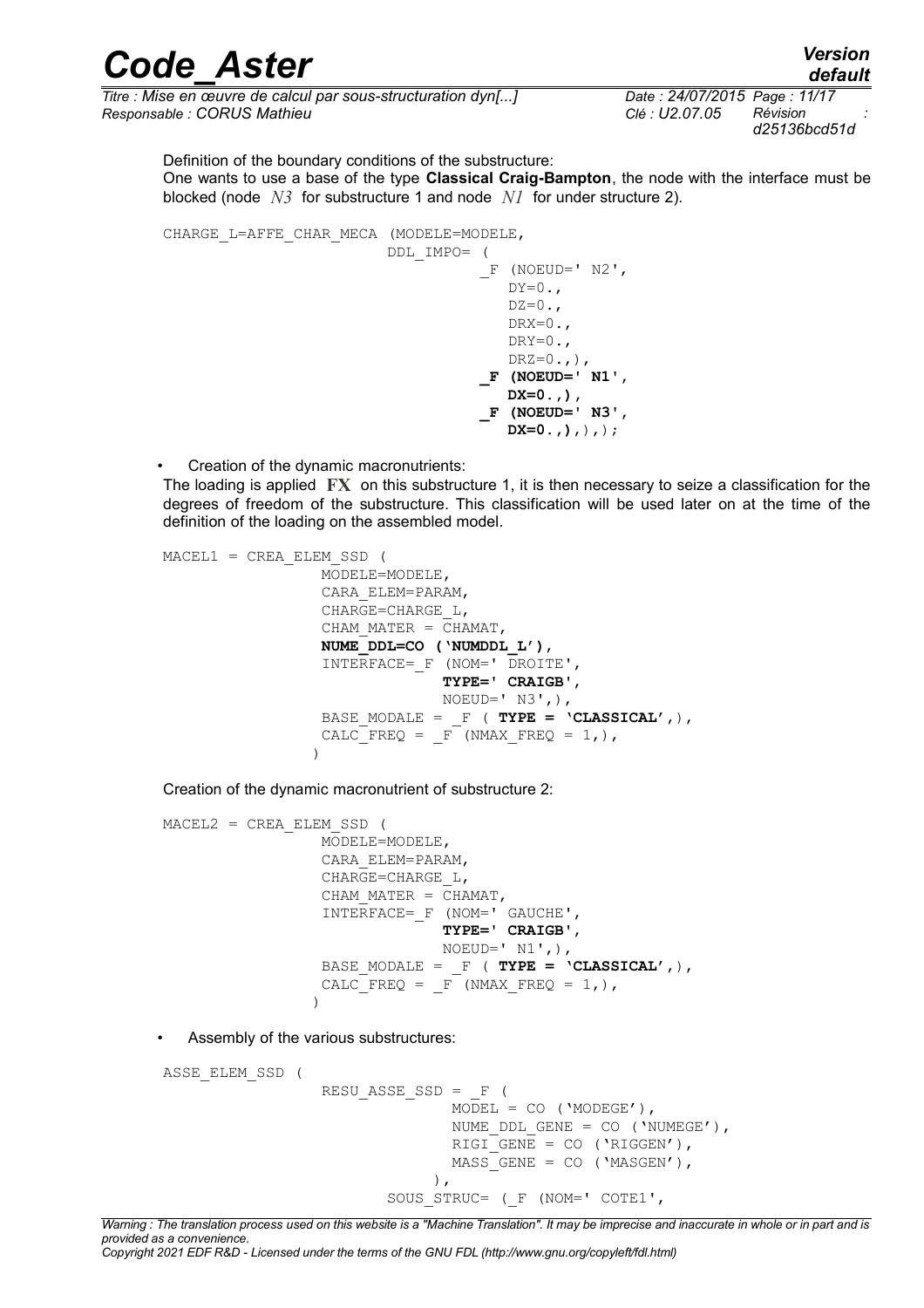)  $\mathcal{F}$ 

*default*

*Titre : Mise en œuvre de calcul par sous-structuration dyn[...] Date : 24/07/2015 Page : 12/17 Responsable : CORUS Mathieu Clé : U2.07.05 Révision :*

*d25136bcd51d*

```
MACR_ELEM_DYNA=MACEL1,),
             F (NOM=' COTE2',
               MACR_ELEM_DYNA=MACEL2,
               TRANS= (0.2, 0, 0, 0, ...)LIAISON= F (SOUS STRUC 1=' COTE1',
           INTERFACE 1= DROITE',
           SOUS STRUC 2=' COTE2',
           INTERFACE 2= GAUCHE',),
VERIF= F (STOP ERREUR=' OUI',
          PRECISION=1.E-6, 
          CRITERE=' RELATIF',),
```
• Calculation of the transitory answer of the assembled structure: Definition and assembly of the vector loading:

CHARTRAN=AFFE\_CHAR\_MECA (MODELE=MODELE, FORCE NODALE= $_F$  (NOEUD=' N2',  $FX=1.$ , ), ); V\_ELEM=CALC\_VECT\_ELEM (OPTION=' CHAR\_MECA',

CHARGE=CHARTRAN,);

The loading must be expressed in same classification as the vectors of projection (classification of the degrees of freedom of substructure 1).

V\_ASSE=ASSE\_VECTEUR (VECT\_ELEM=V\_ELEM, **NUME\_DDL=NUMDDL\_L**,);

Assembly of the vector loading on the model generalized (loading applied to the substructure COTE1) : FGEN=ASSE\_VECT\_GENE (NUME\_DDL\_GENE=NUMEGE,

> CHAR\_SOUS\_STRUC=\_F (**SOUS\_STRUC=' COTE1'**, VECT ASSE=V ASSE, ), ) ;

Definition of the base of projection for the transitory calculation of answer (in the majority of the cases, the base is made up of clean modes of the system):

RESGEN=CALC\_MODES(MATR\_RIGI=RIGGEN, MATR\_MASS=MASGEN, OPTION=' PLUS\_PETITE', CALC\_FREQ=\_F (NMAX\_FREQ=3,), -<br>TITRE=' CALCULATION OF THE CLEAN MODES OF STRUCTURE GLOBALE', );

Classification of the degrees of freedom of the base of calculation:

NUMEMODE=NUMÉRIQUE\_DDL\_GENE (BASE=RESGEN, STOCKAGE=' DIAG',);

Projection of the matrices assembled on the basis of calculation:

MASPRO=PROJ\_MATR\_BASE (BASE=RESGEN, NUME\_DDL\_GENE=NUMEMODE,  $MATR$ <sup>-ASSE</sup> GENE=MASGEN, );

RIGPRO=PROJ\_MATR\_BASE (BASE=RESGEN, NUME\_DDL\_GENE=NUMEMODE, MATR ASSE GENE=RIGGEN, ) ;

#### Projection of the loading on the basis of calculation:

VECPRO=PROJ\_VECT\_BASE (BASE=RESGEN,

NUME\_DDL\_GENE=NUMEMODE,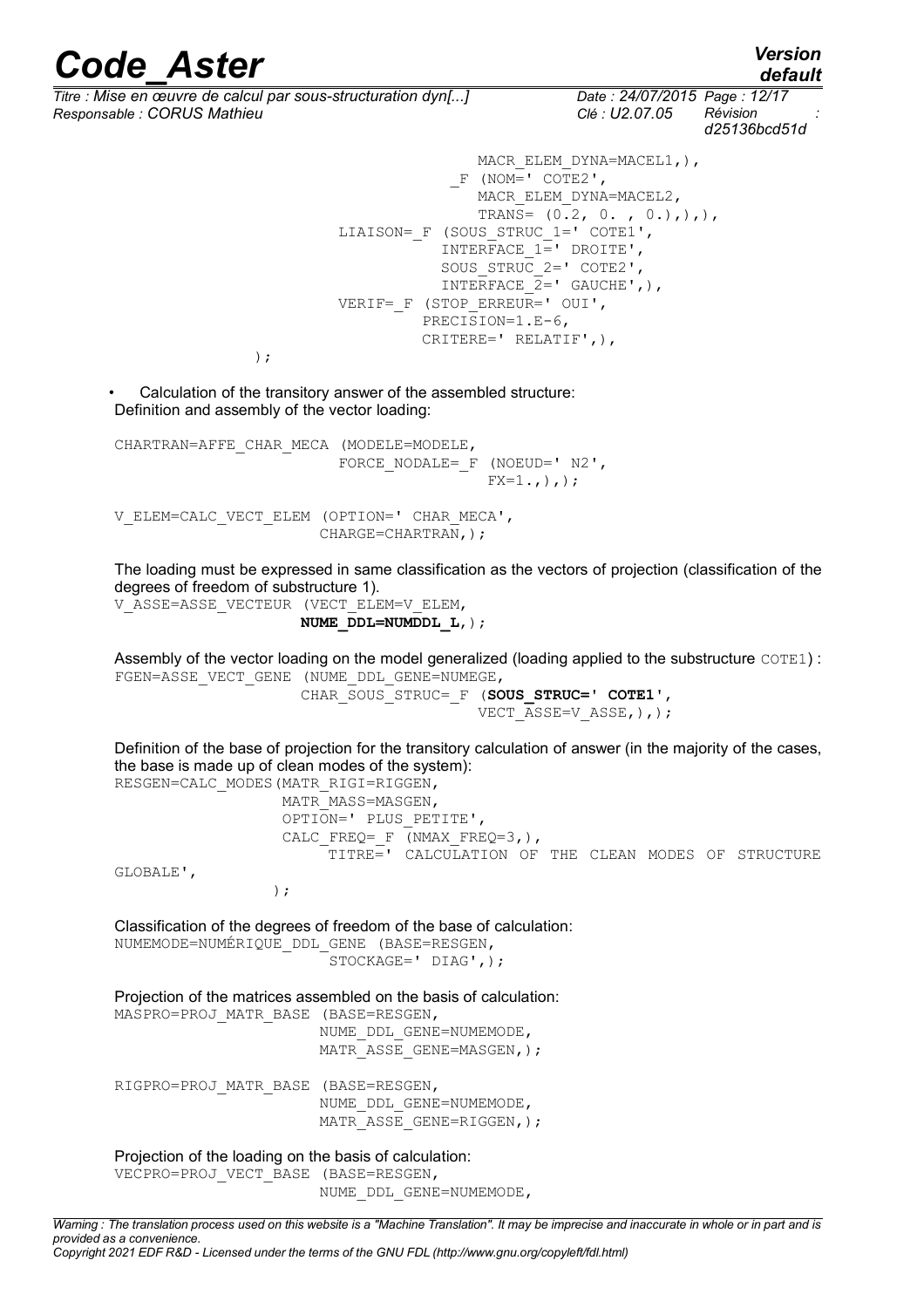| <b>Code Aster</b>                                                                                                                                       | <b>Version</b><br>default                                                  |  |
|---------------------------------------------------------------------------------------------------------------------------------------------------------|----------------------------------------------------------------------------|--|
| Titre : Mise en œuvre de calcul par sous-structuration dyn[]<br>Responsable : CORUS Mathieu                                                             | Date: 24/07/2015 Page: 13/17<br>Révision<br>Clé : U2.07.05<br>d25136bcd51d |  |
| VECT ASSE GENE=FGEN, ) ;                                                                                                                                |                                                                            |  |
| By defaults, displacement and speed are worthless at the initial moment. One shows hereafter how to<br>seize the initial condition of the system.       |                                                                            |  |
| One creates the field on the grid of the substructure with same classification as that of the<br>macronutrient.                                         |                                                                            |  |
| CHAMP $0 = CREA CHAMP (OPERATION=' AFFF', TYPE CHAM=' NOEU DEPL R',$<br>MAILLAGE=MAILLA,                                                                |                                                                            |  |
| NUME DDL=NUMDDL L,                                                                                                                                      |                                                                            |  |
| AFFE= $F$ ( ALL = 'YES',                                                                                                                                |                                                                            |  |
|                                                                                                                                                         | NOM CMP = $(\ 'DX', \ 'DY', \ 'DZ', \ 'DRX', \ 'DRY$                       |  |
| MARTINI', $'DRZ',$ ),                                                                                                                                   |                                                                            |  |
|                                                                                                                                                         | VALE = $(0. , 0. , 0. , 0. , 0. , 0. , 0. , 0.$                            |  |
| Projection of the field on the assembled generalized model:<br>VGEN 0=ASSE VECT GENE (NUME DDL GENE=NUMEGE,<br>CHAR SOUS STRUC= F (SOUS_STRUC=' COTE1', | VECT ASSE=CHAMP $0,$ ), $;$                                                |  |

The second projection of the field on the basis of calculation of answer: DEPINI=PROJ\_VECT\_BASE ( **BASE=RESGEN**, VECT\_ASSE\_GENE=**VGEN\_0**, NUME\_DDL\_GENE=NUMEMODE,  $TYPE$   $VECT=$   $DEPL$   $)$ VITINI=PROJ\_VECT\_BASE ( **BASE=RESGEN**, VECT\_ASSE\_GENE=**VGEN\_0**, NUME\_DDL\_GENE=NUMEMODE,  $TYPE$ <sup>-</sup> $VECF=' VITE')$ 

The transitory calculation of answer can be carried out by using the order DYNA\_VIBRA. One uses the technique of resolution by projection on a basis of calculation.

Calculation of the transitory answer on the model assembled project: TRANGEN1=DYNA\_VIBRA (**TYPE\_CALCUL=' TRAN'**,**BASE\_CALCUL=' GENE'**, SCHEMA TEMPS=  $F$  (SCHEMA=' EULER',), MATR\_MASS=MASPRO, MATR\_RIGI=RIGPRO, INCREMENT= F (INST INIT=0., INST\_FIN=82.,  $PAS=0.01,$ ),  $ETAT_INTT = F (DEPL = DEPINI,$  $QUICKLY = VITINI,$ ), ARCHIVAGE=  $F$  (PAS ARCH=10,), EXCIT=  $F$  (VECT ASSE=VECPRO, COEF  $MULT=1.,),$ ;

Restitution on physical basis:

One can restore the results directly on the substructure or a grid of visualization called grid skeleton which should be defined as a preliminary.

Creation of the grid of visualization: SQUEL=DEFI\_SQUELETTE (MODELE GENE=MODEGE, SOUS STRUC= ( F (NOM=' COTE1', GROUP\_MA=' RESSORT'  $\left( \begin{array}{c} 1 \end{array} \right)$ , F (NOM=' COTE2', GROUP\_MA=' RESSORT'  $),),$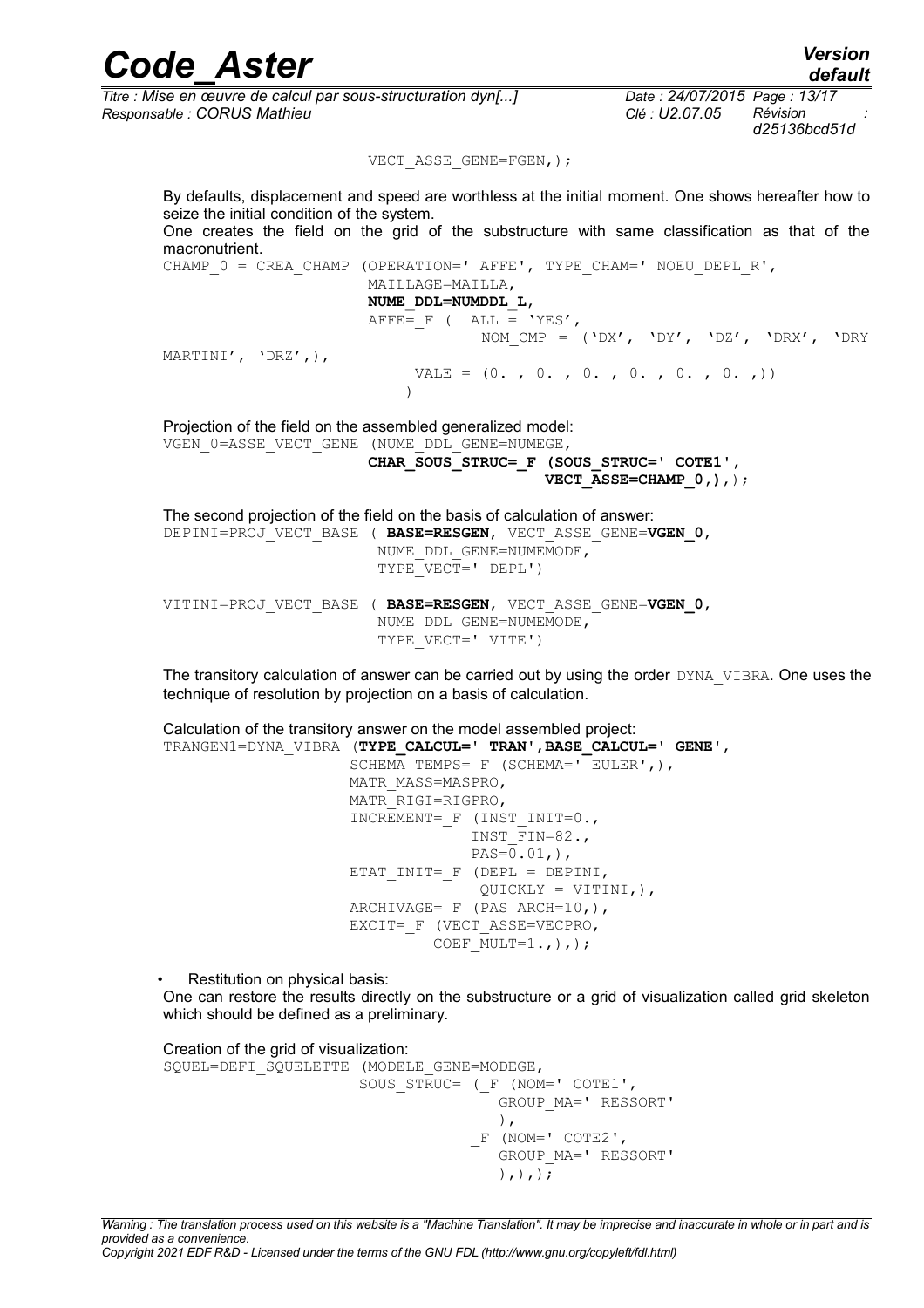## *Code* Aster<br>default<br>a : Mise en œuvre de calcul par sous-structuration dvn[...] Date : 24/07/2015 Page : 14/17

*Titre : Mise en œuvre de calcul par sous-structuration dyn[...] Date : 24/07/2015 Page : 14/17 Responsable : CORUS Mathieu Clé : U2.07.05 Révision :*

*d25136bcd51d*

Restitution of the base of calculation on the grid of visualization:

MODGLO=REST\_SOUS\_STRUC (RESU\_GENE=RESGEN, TOUT\_ORDRE=' OUI', SQUELETTE=SQUEL,);

Restitution of the answer on the grid of visualization (for a resolution with double projection, not to forget to specify the restitution of the base of calculation on the substructure or the skeleton): TRAN1=REST\_GENE\_PHYS (RESU\_GENE=TRANGEN1,

> **MODE\_MECA=MODGLO**, LIST\_INST=LISTE\_R, INTERPOL=' LIN', TOUT\_CHAM=' OUI',  $NOEUD=$ '  $NO3'$ , );

It is thus pointed out that for a calculation of temporal answer, one carries out a double projection. The first projection of the substructure on the basis made up of normal modes and modes of connection and the second projection of the model assembled small-scale on the basis of calculation of answer.

#### **5.3 An example of harmonic calculation of answer**

In the majority of the cases, a harmonic calculation of answer is carried out on a dissipative model. Operators CREA\_ELEM\_SSD and ASSE\_ELEM\_SSD treat only the conservative structures. One details in this example the elementary operations subjacent, necessary for the realization of a harmonic calculation of answer per dynamic under-structuring.

The case test SHLV301A is used to illustrate the presentation. It is about a bar with rectangular section modelled with quadratic voluminal elements. One applies a sinusoidal pressure to a side face of the bar.

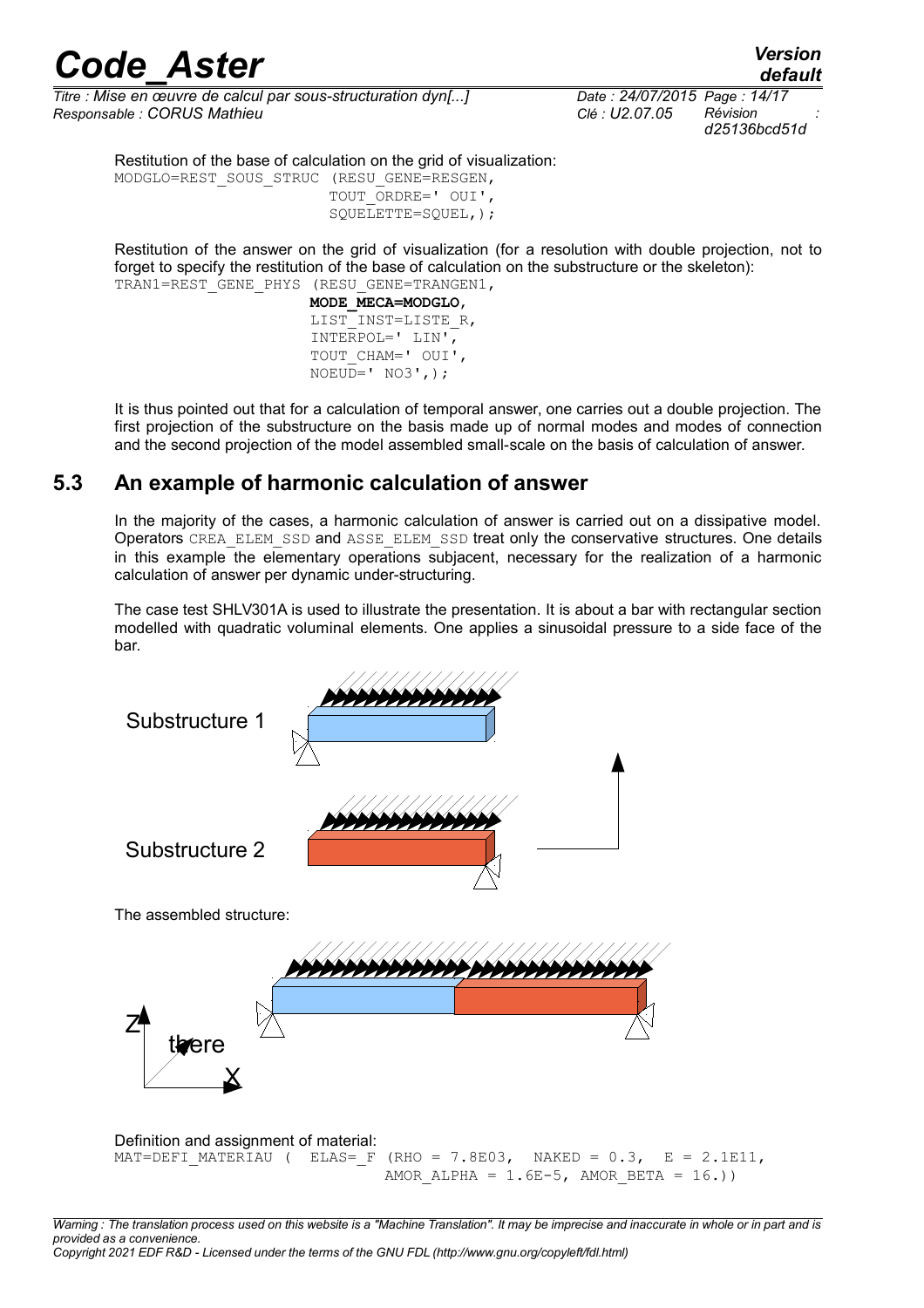### *default*

*d25136bcd51d*

*Code\_Aster Version Titre : Mise en œuvre de calcul par sous-structuration dyn[...] Date : 24/07/2015 Page : 15/17 Responsable : CORUS Mathieu Clé : U2.07.05 Révision :* CHMAT=AFFE\_MATERIAU ( MAILLAGE=MAYA, AFFE=  $F$  (ALL = 'YES', MATER = CHECHMATE)) Description of the loading: PRESSION=AFFE\_CHAR\_MECA ( MODELE=POVOL, PRES\_REP=\_F ( GROUP MA = 'PRESSURE',  $CLOSE = 50.E4)$ Description of the boundary conditions (One wishes to use a base of projection of the type **Mac Neal** : the nodes of the interface is free): FIXAT1=AFFE\_CHAR\_MECA ( MODELE=POVOL, DDL\_IMPO= (  $F$  ( GROUP\_NO = 'COND1', DY = 0.),  $\overline{F}$  ( GROUP\_NO = 'CONDZG', DZ = 0.),  $-F$  ( NODE = 'N26', DX = 0.),  $\overline{F}$  ( GROUP NO = 'RIGHT', DX = 0.))) • Creation of the dynamic macronutrients: Creation of the elementary matrices of substructure 1: K\_ELEM1=CALC\_MATR\_ELEM ( MODELE=POVOL, CHAM\_MATER=CHMAT, OPTION=' RIGI\_MECA',  $CHARGE=$   $(FIXAT1, )$  ) M\_ELEM1=CALC\_MATR\_ELEM ( MODELE=POVOL, CHAM\_MATER=CHMAT, OPTION=' MASS\_MECA',  $CHARGE= (FIXAT1, )$  ) A\_ELEM1=CALC\_MATR\_ELEM ( MODELE=POVOL, CHAM\_MATER=CHMAT, OPTION=' AMOR\_MECA', RIGI\_MECA=K\_ELEM1, MASS MECA=M ELEM1, CHARGE= (FIXAT1,) ) Creation of the elementary vector of the loading for substructure 1: V\_ELEM1=CALC\_VECT\_ELEM ( OPTION=' CHAR\_MECA', CHARGE=PRESSION)

Assembly of the elementary matrices and vector: NUM1=NUMÉRIQUE\_DDL ( MATR\_RIGI=K\_ELEM1)

- K\_ASSE1=ASSE\_MATRICE ( MATR\_ELEM=K\_ELEM1, NUME  $\overline{D}$ DL=NUM1)
- M\_ASSE1=ASSE\_MATRICE ( MATR\_ELEM=M\_ELEM1, NUME\_DDL=NUM1)
- A ASSE1=ASSE MATRICE ( MATR ELEM=A ELEM1, NUME\_DDL=NUM1)
- V\_ASSE1=ASSE\_VECTEUR ( VECT\_ELEM=V\_ELEM1,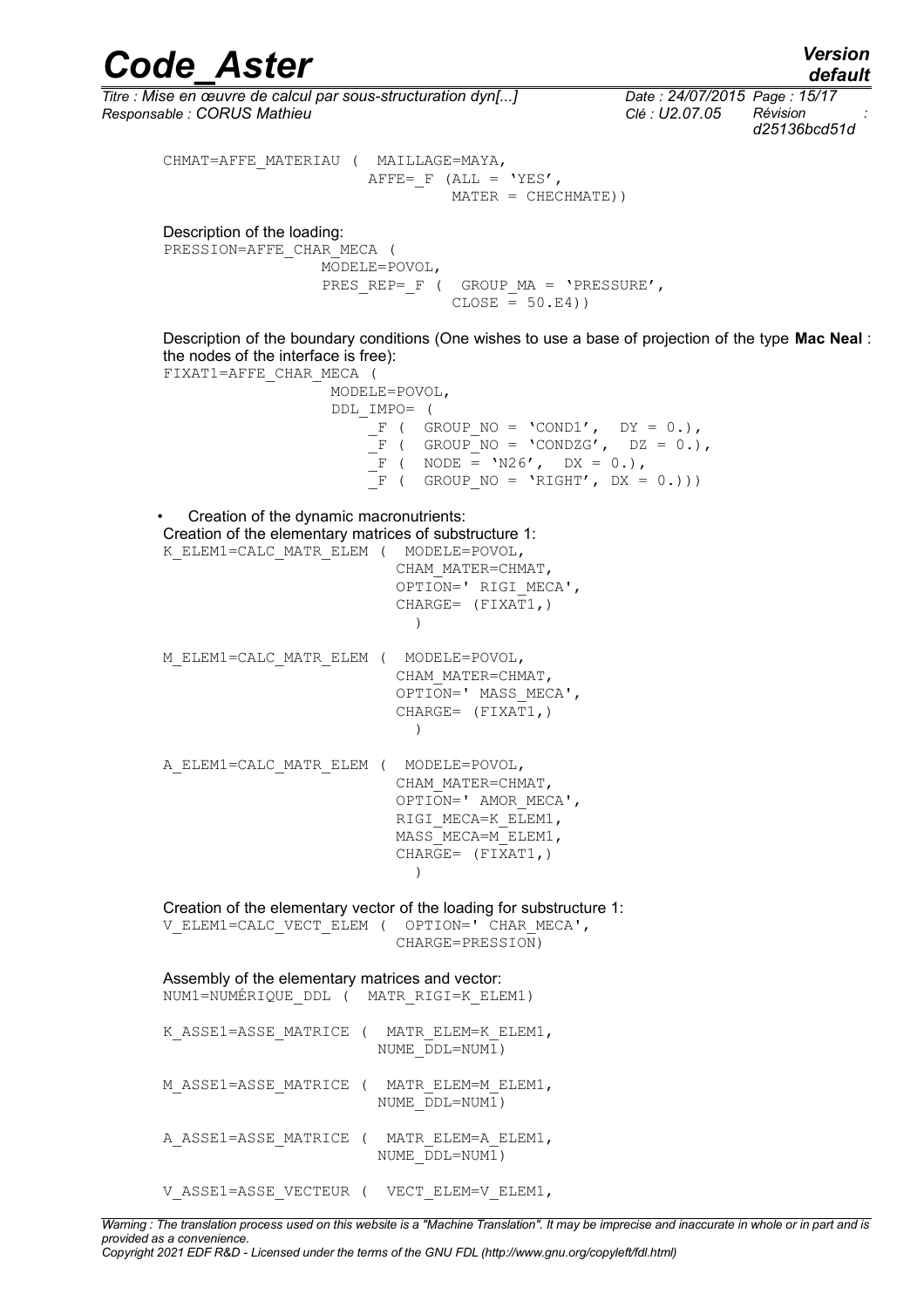*Titre : Mise en œuvre de calcul par sous-structuration dyn[...] Date : 24/07/2015 Page : 16/17 Responsable : CORUS Mathieu Clé : U2.07.05 Révision :* NUME\_DDL=NUM1) Calculation of the normal modes: MODES1=CALC\_MODES(MATR\_RIGI=K\_ASSE1, MATR\_MASS=M\_ASSE1,  $CALC$  FREQ =  $\overline{F}$  (NMAX FREQ = 20)) Definition of the interface for a base of the type Mac Neal: INTERF1=DEFI\_INTERF\_DYNA ( NUME\_DDL=NUM1,  $INTERFACE = F (NAME = 'RIGHT',$  **TYPE = 'MNEAL'**, GROUP NO = 'RIGHT'),  $INFO=2)$ Definition of the base of projection: BAMO1=DEFI\_BASE\_MODALE ( CLASSIQUE= F (INTERF DYNA = INTERF1, MODE MECA =  $MODES1$ , NMAX MODE =  $20$ ),  $INFO=2)$ Creation of the dynamic macronutrient:

It is specified that one wishes to take into account damping by seizing the matrix of damping to be projected.

MACRO1=MACR\_ELEM\_DYNA ( BASE\_MODALE=BAMO1,

**MATR\_AMOR=A\_ASSE1** )

One builds same manner the dynamic macronutrient of substructure 2.

• Assembly of the various substructures:

Definition of the generalized model: one names each substructure and one specifies the interfaces between the various substructures

MODEGE=DEFI\_MODELE\_GENE (SOUS\_STRUC= (\_F (NAME =  $'COTE1'$ , MACR\_ELEM\_DYNA = MACRO1, TRANS =  $(0, 0, 0, 0, 0, 0)$ ANGL NAUT =  $(0. , 0. , 0. , 0.$  $F$  (NAME =  $^{\circ}$ COTE $2'$ , TRANS =  $(1. , 0. , 0. , 0.$ ANGL NAUT =  $(0. , 0. , 0. , 0.$ MACR ELEM DYNA = MACRO2)), LIAISON=  $F$  (SOUS STRUC 1 = 'COTE1', SOUS STRUC 2 =  $\text{°COTE2'}$ , INTERFACE  $1 = 'RIGHT'$ ,  $INTERFACE<sup>-</sup>2 = 'LEFT')$ )

Definition of a classification of the degrees of freedom of the assembled generalized system: NUMEGE=NUMÉRIQUE\_DDL\_GENE ( MODELE\_GENE=MODEGE)

Assembly of the generalized matrices of the various substructures: RIGGEN=ASSE\_MATR\_GENE ( NUME DDL\_GENE=NUMEGE, OPTION='  $\overline{R}$ IGI GENE') MASGEN=ASSE\_MATR\_GENE ( NUME\_DDL\_GENE=NUMEGE, OPTION=' MASS\_GENE') AMOGEN=ASSE\_MATR\_GENE ( NUME DDL\_GENE=NUMEGE, OPTION=' AMOR\_GENE')

#### Assembly of the vector generalized loading:

VECTGEN=ASSE\_VECT\_GENE ( NUME\_DDL\_GENE=NUMEGE,

CHAR\_SOUS\_STRUC= (

*Warning : The translation process used on this website is a "Machine Translation". It may be imprecise and inaccurate in whole or in part and is provided as a convenience.*

*Copyright 2021 EDF R&D - Licensed under the terms of the GNU FDL (http://www.gnu.org/copyleft/fdl.html)*

*d25136bcd51d*